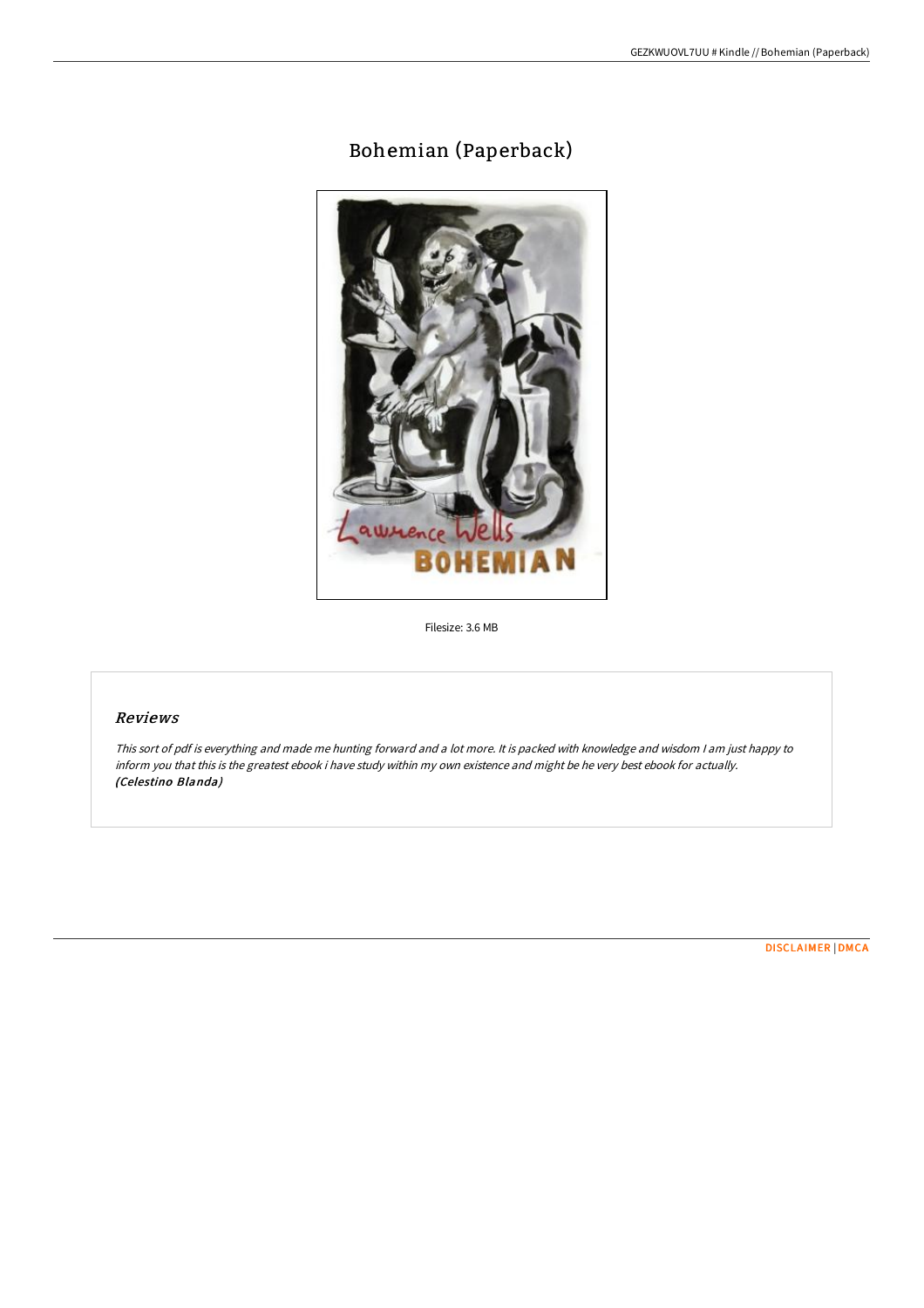## BOHEMIAN (PAPERBACK)



To save Bohemian (Paperback) eBook, please refer to the link beneath and save the document or get access to additional information which might be have conjunction with BOHEMIAN (PAPERBACK) ebook.

Yoknapatawpha Press, United States, 2015. Paperback. Condition: New. Language: English . Brand New Book \*\*\*\*\* Print on Demand \*\*\*\*\*. Bohemian is an artist monograph which documents Lawrence Wells work from 2011-2014, covering six solo exhibitions he had in Prague and the Czech Republic during that time period. These expressionist, figurative paintings (impasto oil and acrylic studies) and drawings (gestural pen, brush and ink) combine symbols and motifs such as astronauts, Native Americans, skeletons, monkeys, still lifes, candlesticks, imaginary portraits, houseplants, sacred geometry, ocean liners, the Titanic, computer monitors, ghostly figures and office furniture. As an expatriate and emigrant, Wells deals with metaphors of travel, immigration, cultural difference, isolation, technology and the future. Wells went to Prague the first time in the early 1990s, as a member of the first wave of American expatriates. After living in New Orleans and New York, in 2001 he returned to Prague, where he continues to live and work in his studio in the former industrial area of Vysocany. He has shown his works in a number of underground, alternative spaces including AM180, Galerie Kytka, Berlinskej Model, Galerie Prokopka, and Galerie NTK among others. Wells work moves from mysterious narratives to symbolic memento mori still lifes and emotional portraits to evocative hauntological examinations of retro-future nostalgia, becoming increasingly metaphysical as they approach the Internet of Things with a certain mistrust. Introductory essays by Lisa Howorth, art historian and author of the novel Flying Shoes, and Branislava Kuburovic, PhD, a writer and researcher in the interdisciplinary fields of performance and visual culture, currently teaching at Prague College; 118 images, both color and b/w, 138 pages. Expatriate - painter - immigrant - southerner. The paintings tell the tale, rich expressive surfaces, sensuous pallet, and haunting content. Lawrence Wells forges iconic images that resonate and stay with you....

B Read Bohemian [\(Paperback\)](http://www.bookdirs.com/bohemian-paperback.html) Online  $\blacksquare$ 

Download PDF Bohemian [\(Paperback\)](http://www.bookdirs.com/bohemian-paperback.html)